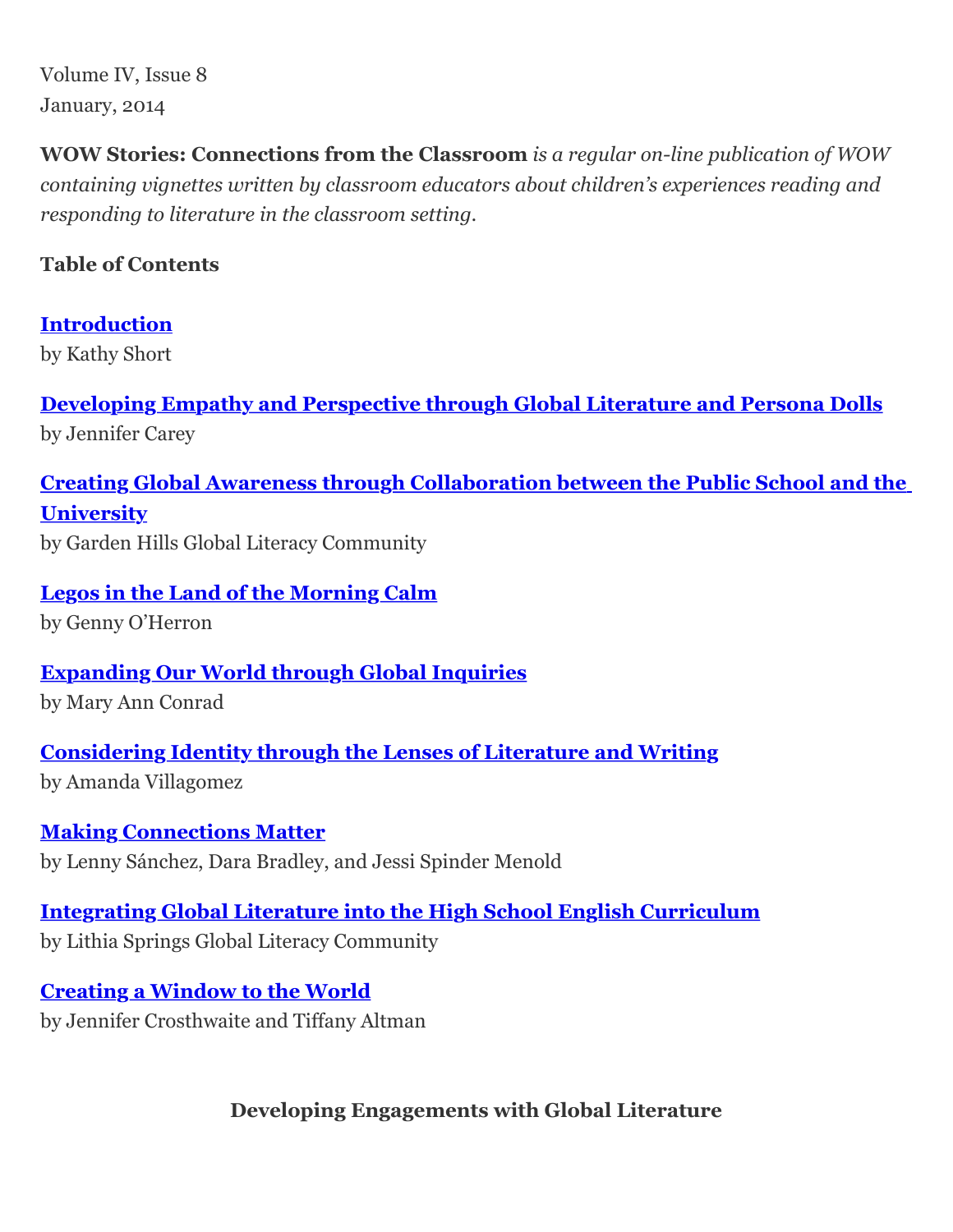This issue of *WOW Stories: Connections from the Classroom* focuses on eight global literacy communities that engaged in professional inquiry on global literature. Each group explored strategies that would engage their students in making connections with these books. The ways in which students interact with global literature has a tremendous influence on the kinds of intercultural understandings that students create. A good book is only the first step. Student interactions with these books can actually perpetuate stereotypes or misunderstandings rather than challenging students to consider new perspectives and alternative ways of living and thinking in the world. Students can come to see cultures that differ from their own as strange or exotic and feel pity or relief that they don't live in that culture.

The educators in these eight communities took on the challenge of creating broader contexts of inquiry and classroom engagements. Within these contexts, students critically engaged with literature and moved from cross-cultural understandings to global issues and social action. Two communities focused on developing empathy and caring. Jennifer Carey shares the strategy of persona dolls that third, fourth and fifth grade teachers at [Aveson Charter School](http://wowlit.org/on-line-publications/storiesiv8/3) in California used [to encourage empathy and perspective with their special needs students. The Garden Hills Literacy](http://wowlit.org/on-line-publications/storiesiv8/4) Community from Illinois shares their focus on kindness and the books and strategies that were effective with elementary students in exploring kindness.

Several communities describe how they embedded literature within an inquiry unit that provided [students with many different experiences to support their understandings of global cultures. Genny](http://wowlit.org/on-line-publications/storiesiv8/5) O'Herron, a third grade teacher in New Mexico, is part of the ACLIP Literacy Community in Albuquerque. She describes an in-depth inquiry on South Korea in which students used a wide range of primary sources in addition to fiction and nonfiction literature. [Mary Ann Conrad](http://wowlit.org/on-line-publications/storiesiv8/6) from the Chinle Junior High School Literacy Community shares a unit developed around world geography and literature in a middle school in the heart of the Navajo Nation in Arizona.

A number of communities focused on book studies where students examined books in-depth within a supportive classroom context. [Amanda Villagomez](http://wowlit.org/on-line-publications/storiesiv8/7) from the Eastern Oregon Literacy Community describes the literature unit in her rural middle school classroom in Oregon that highlighted the use of book clubs and written responses. [Dara Bradley](http://wowlit.org/on-line-publications/storiesiv8/8), along with members of the Douglass High Literacy Community from Columbia, Missouri, describe a book study around an Australian novel that led to a range of student inquiries on language, Australian culture, and social action. [High school English teachers](http://wowlit.org/on-line-publications/storiesiv8/9) from the LSHS English Lions Literacy Community in Atlanta describe the many different ways they integrated global literature into their courses. Finally, the [Cunningham Colts Literacy Community,](http://wowlit.org/on-line-publications/storiesiv8/10) a group of elementary teachers in Nevada, shares their use of strategies such as literary letters and postcards to encourage students to take social action by publishing their own books to send to children in Cambodia.